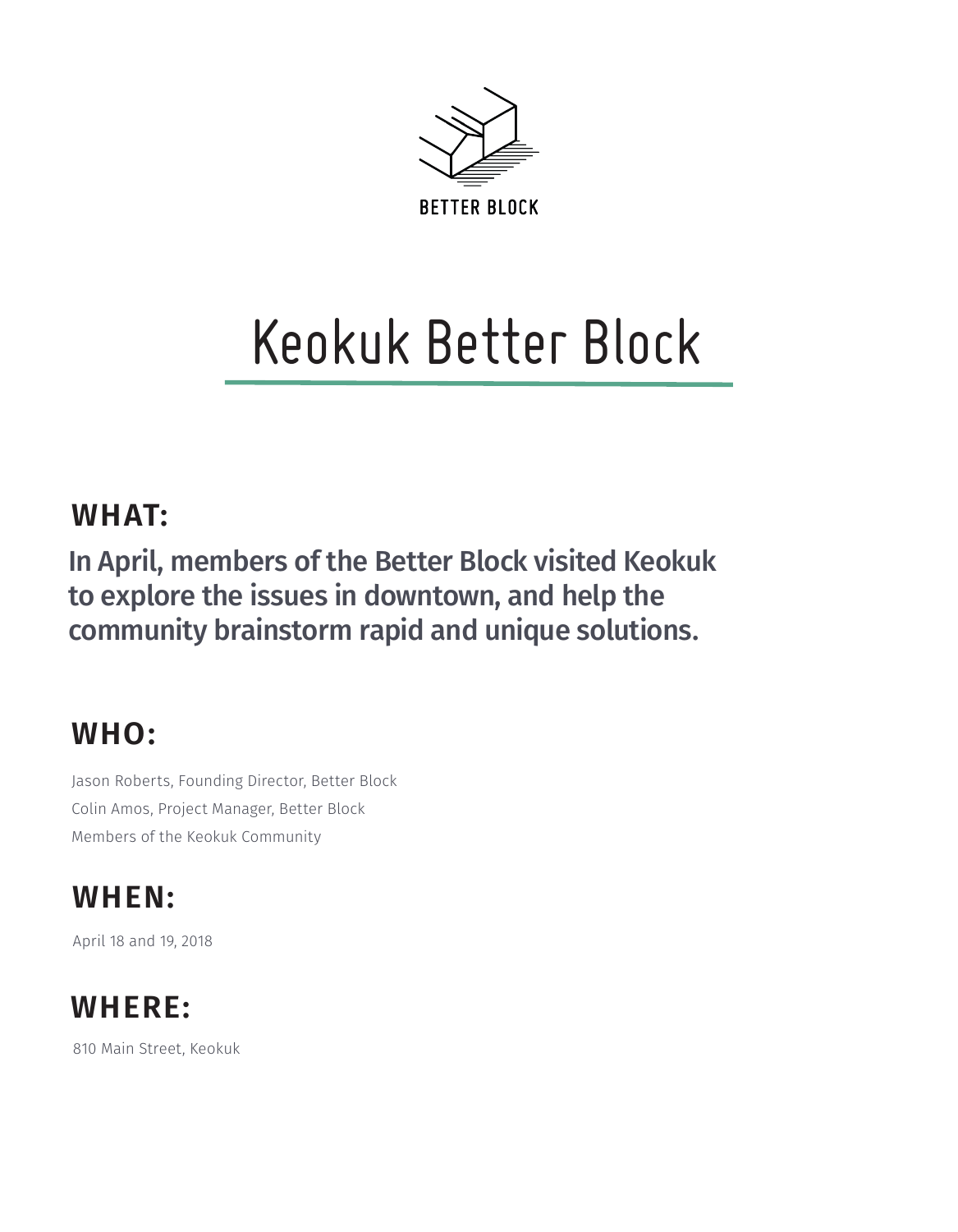## Keokuk

#### Keynote and Mini-Build Project

The evening started off with a keynote presentation by Jason Roberts to members of the Keokuk community. This was followed by a mini-build project.

The inspiration for the mini-build project came from the underutiliztation of Main Street by pedestrians.

For the mini-build project, we created a pop-up plaza with a mural. The plaza consisted of picnic tables, string lights, Wikiblock cafe sets, and a mural on the side of the building. Hamburgers and hot dogs were also brought for volunteers to enjoy. Despite difficulties with the weather, the pop-up public space and the conversations it started, helped to show the potential of the empty spaces on Main Street and how they can be activated permanently to become gathering spots for the community.



Mural, picnic tables, and string lights as part of the newly created plaza.



Community members helping build Wikiblock cafe sets.



Community members cooking hot dogs for the volunteers in the pop-up plaza.